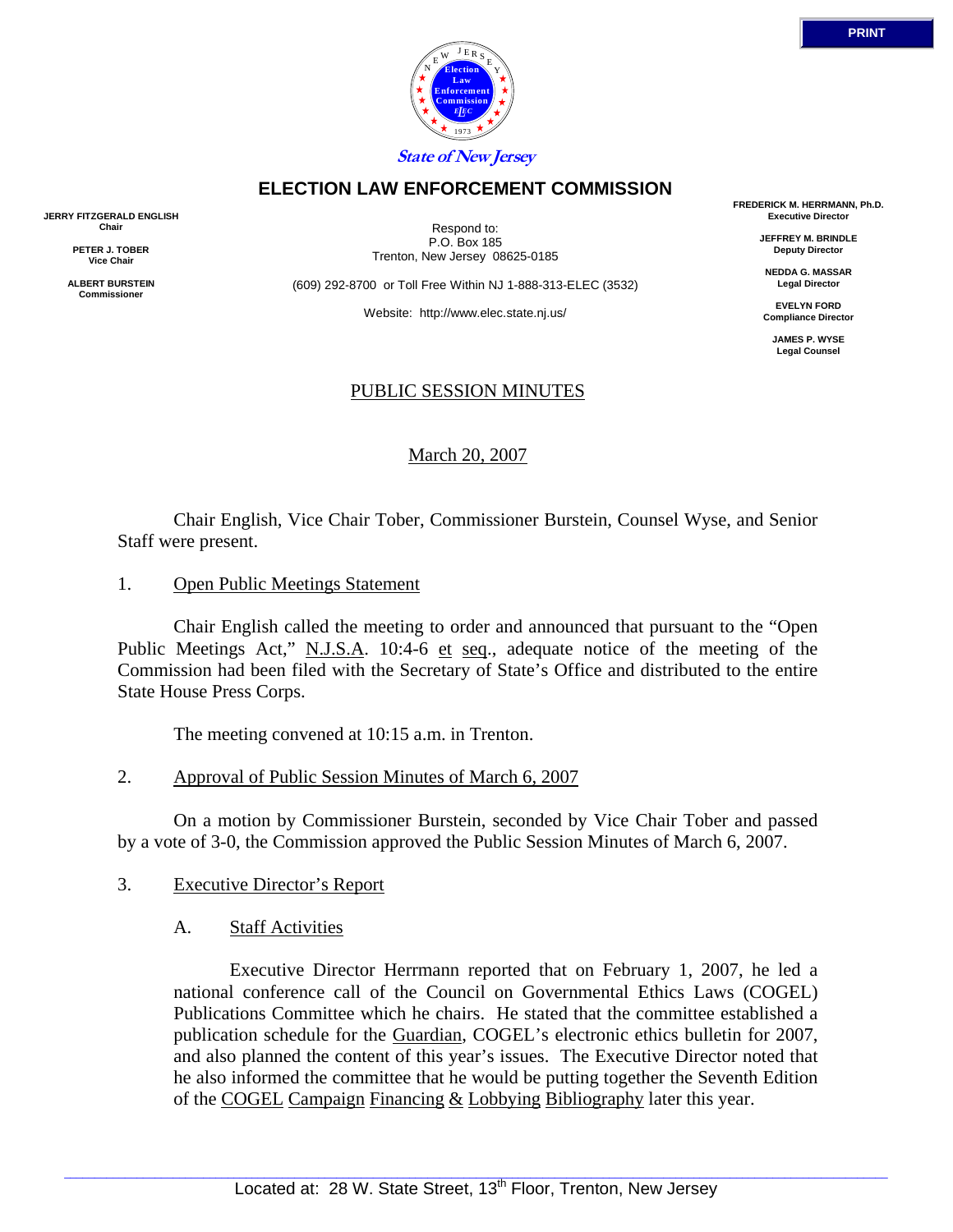According to Executive Director Herrmann, on February 13, 2007, he spoke to a class from Professor John Weigart's Eagleton Institute Undergraduates Associates Program at Rutgers University. As part of the program, he described his governmental career and the work of the Commission. The Executive Director added that also speaking were William Harla, a lobbyist, and Lysa Israel, a professional campaign fundraiser. Executive Director Herrmann advised the Commission that both of them had very kind words of praise for Compliance Director Evelyn Ford and her staff.

 The Executive Director mentioned that on February 13, 2007, Associate Compliance Officer Nancy Fitzpatrick was a speaker at the Christine Todd Whitman Lecture Series for Women in Government. Executive Director Herrmann noted that she addressed the group on ELEC's role in administering the Campaign Financing Act. He added that ELEC's staff members have been regular speakers at this series for many years.

 The Executive Director reported that on February 23, 2007, Director of Special Programs Amy Davis was a speaker at a symposium on Ethics in Government. Executive Director Herrmann indicated that the theme of the event sponsored by the Monmouth County Prosecutor was maintaining honest accountable government at the municipal, county, and State levels. According to the Executive Director, Director Davis provided an overview of the information available and searchable on the ELEC website and discussed the new pay-to-play laws.

 Executive Director Herrmann informed the Commission that on February 24, 2007, Legal Director Massar attended the COGEL Program Committee Meeting in Victoria, BC. He said that in her role as COGEL President, she met with the committee to plan this September's conference.

 The Executive Director noted that two members of the ELEC staff, along with representatives from the Office of the Attorney General (OAG), are participating in a program entitled "Ethical Issues Facing Elected Officials." Executive Director Herrmann stated that the program is being offered as a course on two dates (April 21 and May 19, 2007) as part of the Municipal Elected Officials Certificate Program administered by the Edward J. Bloustein School of Planning and Public Policy at Rutgers University. The Executive Director advised the Commission that Legal Director Massar and Assistant Compliance Officer Danielle Hacker will discuss contributions and expenditure reporting requirements for candidates.

#### B. Lobbying Disclosure

 Executive Director Herrmann announced that the Information Technology staff has added "Quarterly Filing Fill-In Forms" to the website for lobbyists. He noted that they now can "type in" their filing information onto an online form which has to be mailed to the Commission. Executive Director Herrmann said that this new procedure is a big step in the direction of eventual electronic filing for lobbyists, which the staff is continuing to develop. The Executive Director mentioned that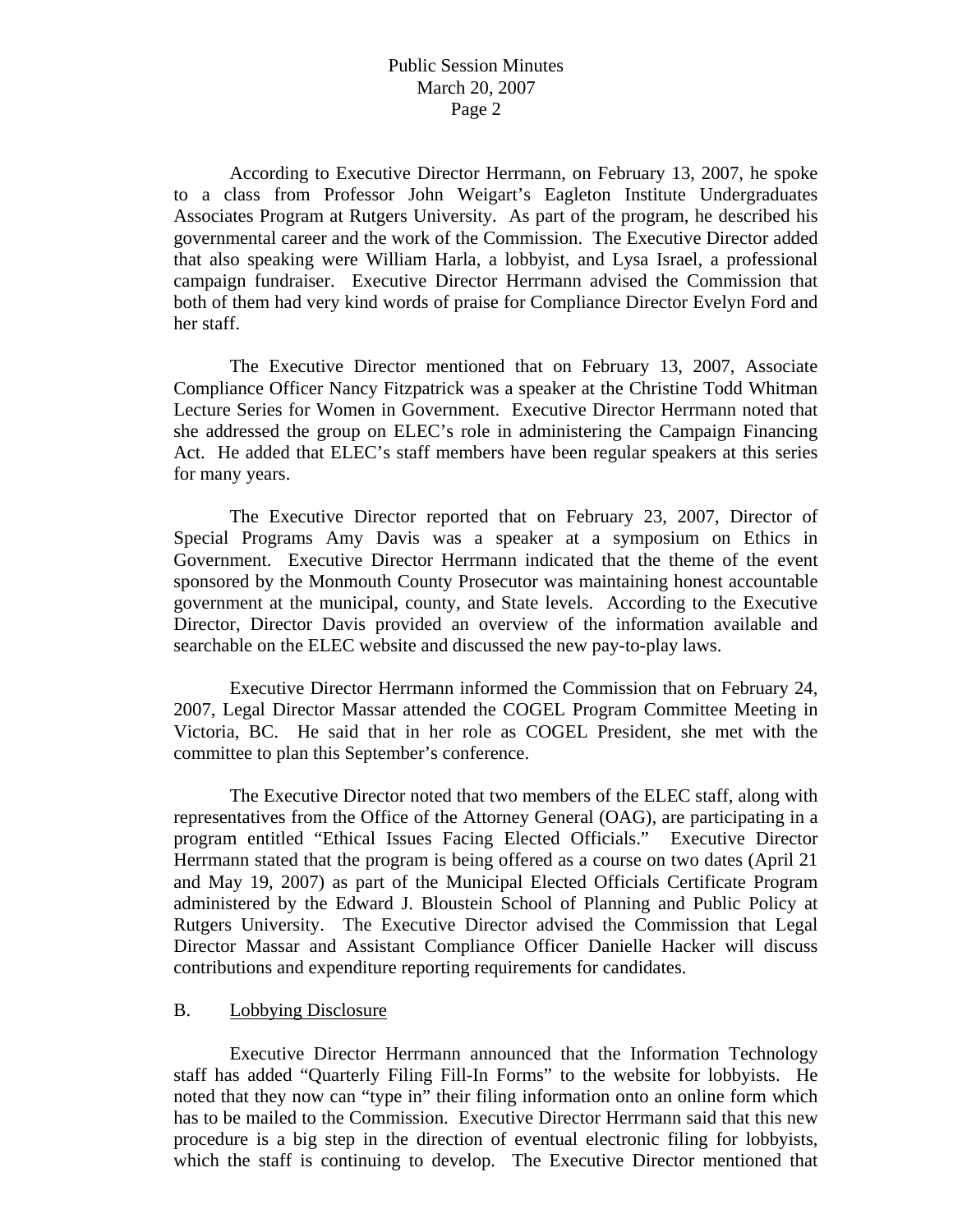Director Carol Neiman and her staff continue to do outstanding work in the information technology area.

 Executive Director Herrmann informed the Commission that on March 8, 2007, the Compliance Division released figures to the media on lobbying data for 2006, which demonstrated that there was a 90 percent increase in the amounts expended from the previous year. He said that in 2006, \$54.9 million was spent compared with \$28.9 million in 2005. Executive Director Herrmann added that the number of lobbyists increased to about 1,000 in 2006 from about 600 in 2005 and that benefit passing in 2006 increased slightly over 2005, with \$45,500 spent in 2006 and \$43,300 spent in 2005. Executive Director Herrmann advised the Commission that the larger numbers in 2006 were due to the 2004 change in the law that added the reporting of governmental process lobbying and grassroots lobbying to lobbying on legislation and regulations. He said that according to the Center for Public Integrity, this additional disclosure moved New Jersey from tenth to fourth place nationally in reported lobbying expenditures. Executive Director Herrmann indicated that the Center said New Jersey is now in the vanguard of states in terms of lobbying disclosure.

 The Executive Director noted that Compliance Director Ford and her staff did an outstanding job in putting together a massive amount of data in a very short period of time for the media and public.

## C. State Ethics Commission Filing Update

 Executive Director Herrmann explained that the Attorney General has asked that Commissioners and staff file their Financial Disclosure Statement forms with the State Ethics Commission by May 1, 2007, instead of May 15, 2007, and that he has also requested that Barbara Haley be notified by email that the statement has been filed with the State Ethics Commission and the date on which the filing occurred. Her email address is: Barbara.Haley@lps.state.nj.us.

#### D. Budget News

 According to Executive Director Herrmann the Governor's recommended FY-2008 Operating Budget for ELEC is \$4.8 million. The Executive Director indicated that the Governor restored \$100,000 that was assessed from last year's budget and that the Commission also has been recommended to receive \$925,000 for the administration of the 2007 Clean Elections Pilot Project. The Clean Elections funding includes:

- \$250,000 for administration;
- \$600,000 for publicity, and,
- \$75,000 for ballot statements.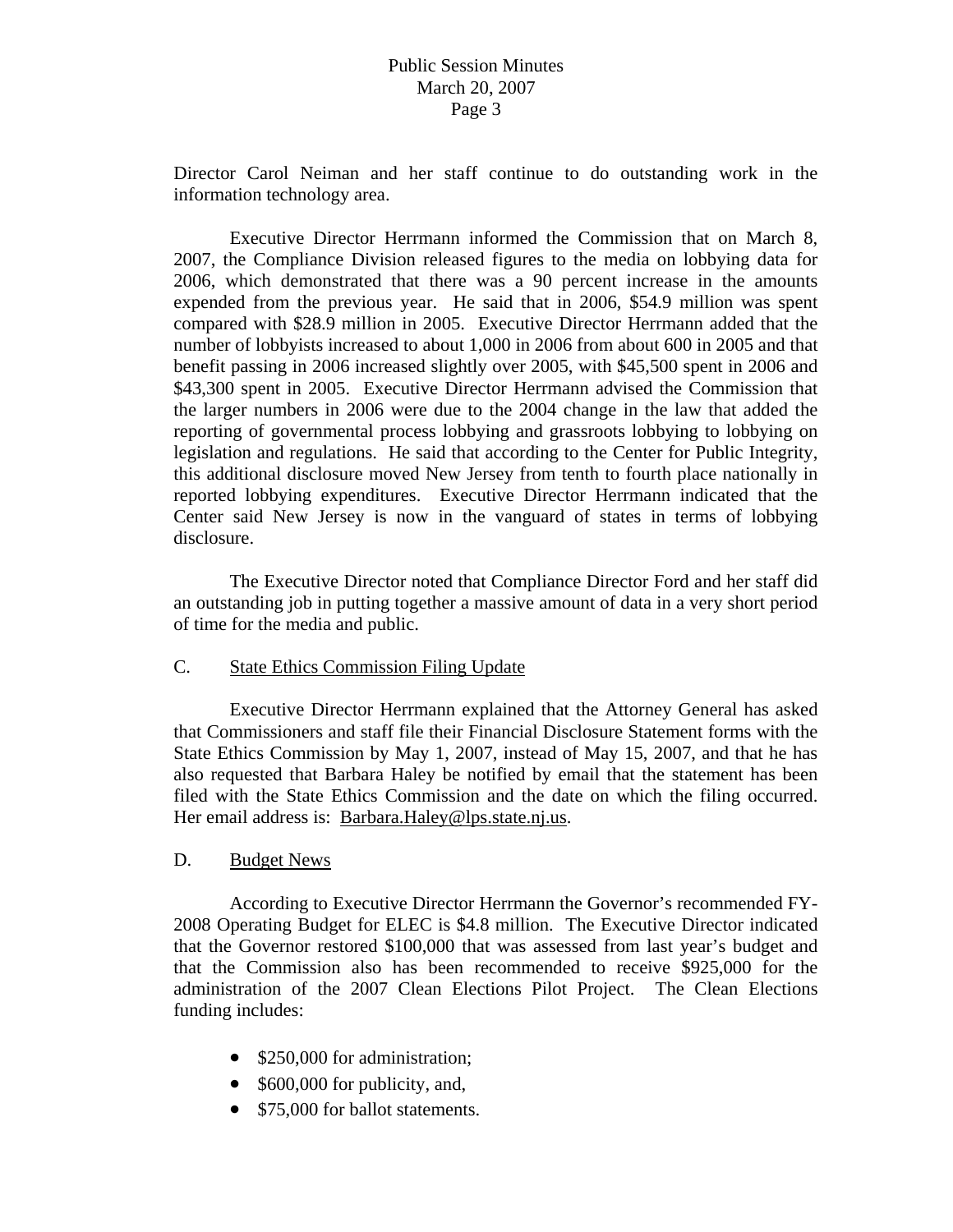The Executive Director mentioned that in addition, the Department of the Treasury has been recommended to receive \$6.75 million for public fund payments to Clean Elections Senate and Assembly candidates in the three selected districts.

## E. Clean Elections Update

 Executive Director Herrmann advised the Commission that on March 15, 2007, A-100 (Roberts *et al.*) passed the Senate by a vote of 23-7 and the General Assembly by a vote of 58-18. He stated that staff has been working on implementation of the Clean Elections Program for months in anticipation of its enactment. The Executive Director informed the Commission that forms, instructions, training materials, electronic filing software, publicity vendor selection activities, and other preparations are well underway. He promised that staff will have regulations ready for Commission consideration at the next meeting.

### F. Spring Meeting Schedule

- April 20, 2007 at 2:00 p.m. in Trenton;
- May 15, 2007 at 10:00 a.m. in Trenton; and,
- June 19, 2007 at 11:00 a.m. in Trenton.

 Chair English asked several questions regarding the Clean Elections Program, demonstrating her concern for the success of the program. Chair English asked whether or not certain problems that plagued the previous program have been addressed in the new pilot program.

 Executive Director Herrmann stated that the current program will allow for a longer period of time to raise money and provides \$600,000 for publicity.

 Chair English thanked staff for being prescient in planning ahead for the implementation of the program.

# 4. Public Hearing on Proposed Amendments to Commission Rules Concerning **Lobbying**

 Chair English announced that a public hearing was being conducted to elicit public comment on proposed amendments to Commission regulations at Subchapter 20, Lobbyists and Governmental Affairs Agents, N.J.A.C. 19:25-20. The proposed amendments are intended to clarify regulations to implement lobbying reporting requirements which were enacted as a result of changes made in 2004 to the Legislative and Governmental Process Activities Act, N.J.S.A. 52:13C-18 *et seq*. Among other provisions, the proposed amendments provide a definition for the "administrative proceeding" exemption from lobbying reporting requirements, clarify that the term "member" can mean an organization as well as an individual, and clarify recordkeeping requirements for persons who undertake communications with the general public.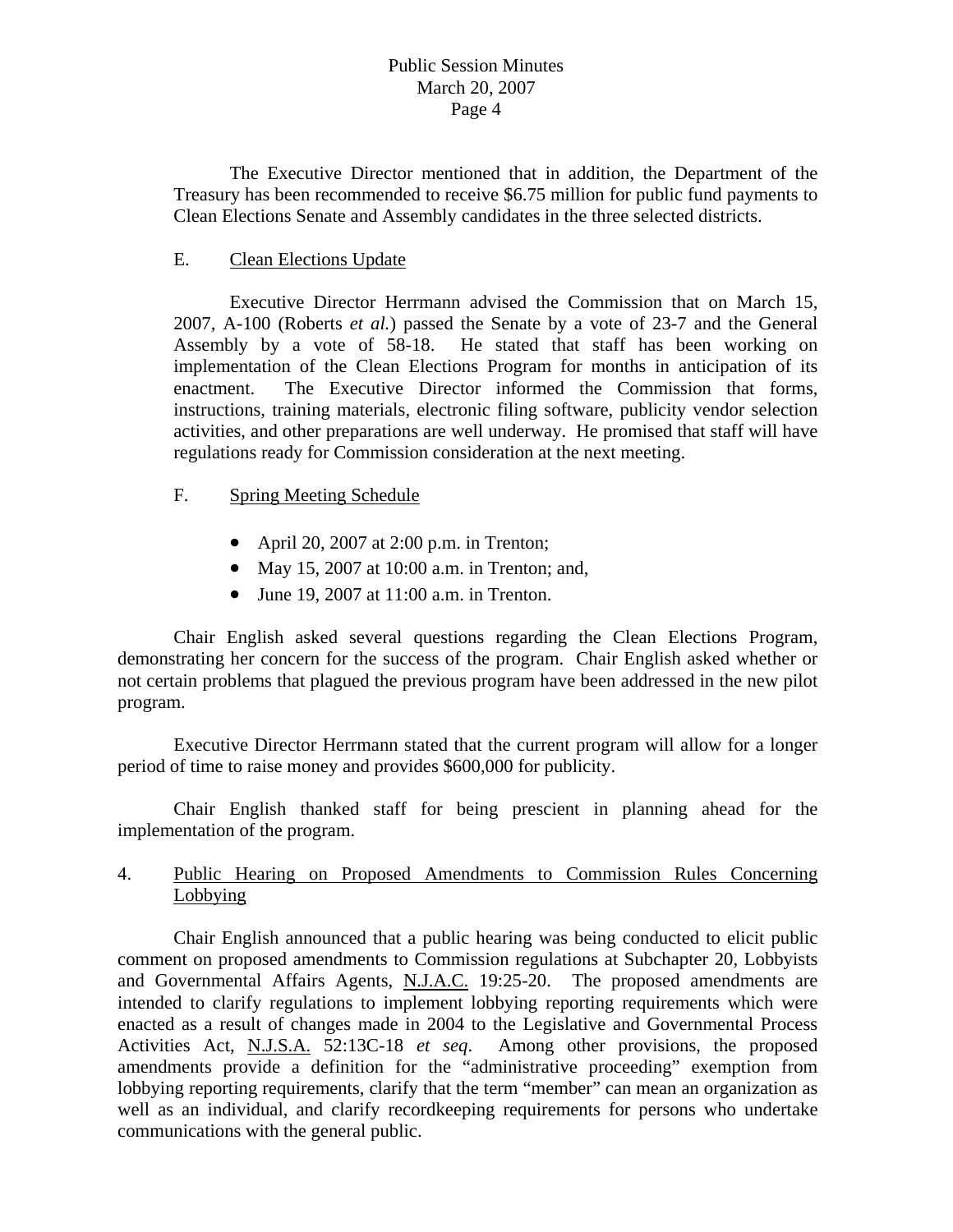Paul Josephson, Esq., and John Spinello, Esq., representing the New Jersey State Bar Association, offered testimony.

 A court reporter was available to record the proceedings. The transcript will be available to the public for inspection upon request.

#### 5. Public Comment

 Sandy Matsen, League of Women Voters, and Marilyn Carpinteyro, New Jersey Citizen Action, stated that they would like to see a draft of the rules for the Clean Elections Pilot Project ahead of the April Commission meeting when they are discussed for introduction. The groups are planning seminars to educate the public and candidates about the program.

 Ingrid Reed, Eagleton Institute of Politics, asked the Commission to post the draft rules on the Internet prior to introduction.

 Chair English stated that the groups would be welcome to make suggestions as to the rules and empowered Vice Chair Tober to make a decision the week of the next meeting as to whether or not the proposed regulations would be made available for early public consumption. The Chair will be out of the country until shortly before the meeting.

 Legal Director Massar stated that copies could be provided to the public after the Commission discussion and possible changes on the morning of the meeting to allow for citizens to read and respond to the regulations.

### 5. Resolution to go into Executive Session

 On a motion by Commissioner Burstein, seconded by Vice Chair Tober and passed by a vote of 3-0, the Commission resolved to go into Executive Session to discuss anticipated litigation and the following matters, which will become public as follows:

- A. Final Decision Recommendations in violation proceedings which will not become public. However, the Final Decisions resulting from those recommendations will become public not later than seven business days after mailing to the named respondents.
- B. Investigative Reports of possible violations, which reports will not become public. However, any complaint generated as the result of an Investigative Report will become public not later than seven business days after mailing to the named respondents.